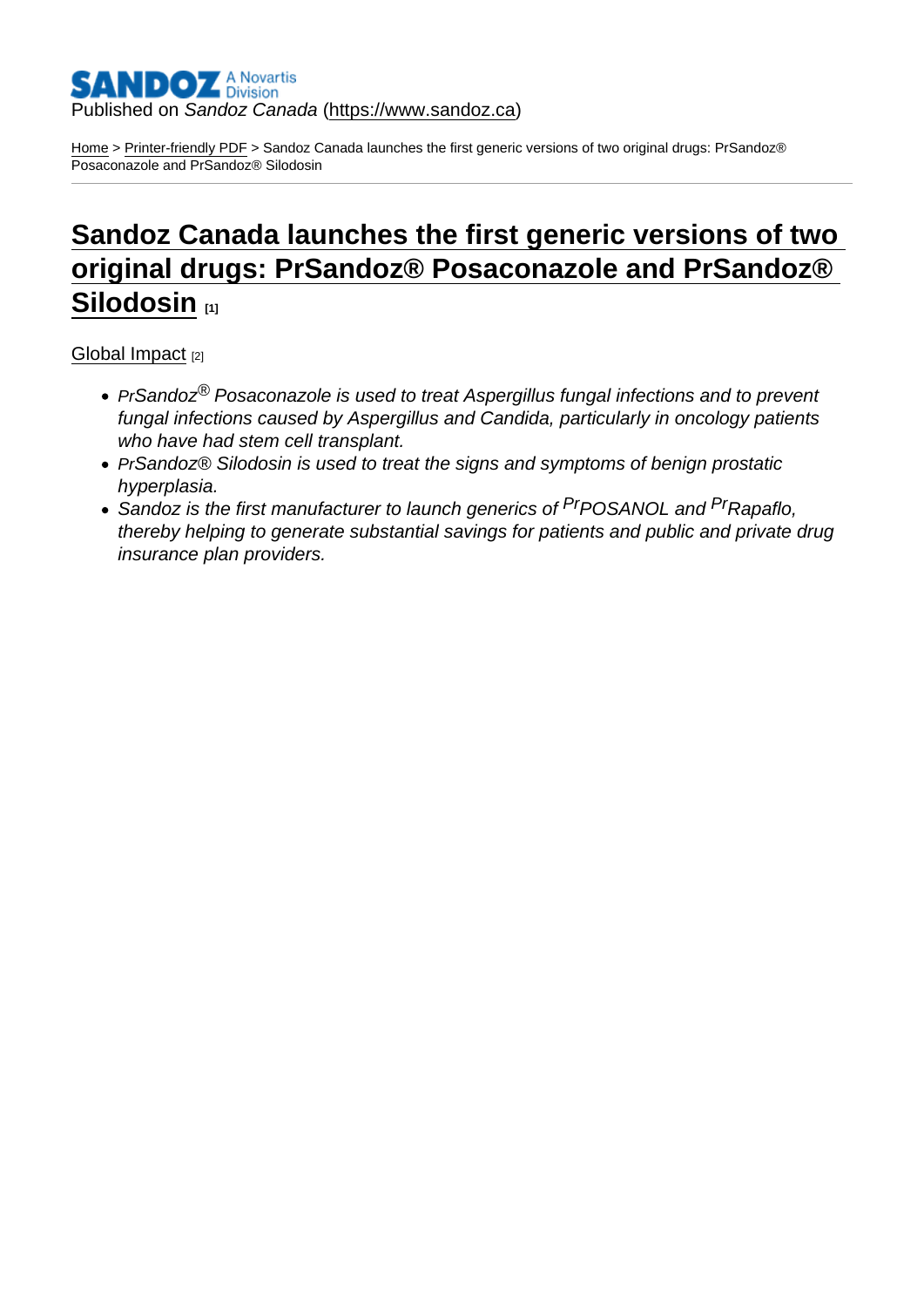

**Boucherville, January 26, 2021** – Sandoz Canada Inc. announced today the launch of <sup>Pr</sup> Sandoz<sup>®</sup> Posaconazole and <sup>Pr</sup>Sandoz<sup>®</sup> Silodosin, making Sandoz the first company to offer posaconazole and silodosin generics on the Canadian market. The launch of  $P^r$ Sandoz $^{\circledR}$ Silodosin follows a patent litigation whereby the Federal Court ruled that the Sandoz product does not infringe a patent for this drug. These new Sandoz products make these treatments more accessible to patients and their healthcare professionals and reduce pressure on the healthcare system.

**PrSandoz® Posaconazole** is a generic antifungal agent of PrPOSANOL\*(posaconazole). Posaconazole is indicated for the prophylaxis of Aspergillus and Candida infections in patients who are at high risk of developing these infections, such as patients with prolonged neutropenia or hematopoietic stem cell transplant (HSCT) recipients, and for the treatment of invasive aspergillosis in patients with disease that is refractory to amphotericin B or itraconazole, or in patients who are intolerant of these medicinal products. The drug is available as 100 mg delayed-release tablets.

**PrSandoz® Silodosin** is the generic equivalent of PrRapaflo\*\* (silodosin). It is a selective antagonist for ALPHA1A adrenoreceptor subtype in the prostate and bladder used to treat the signs and symptoms of benign prostatic hyperplasia (BPH). It is sold in pharmacies in 4 mg and 8 mg capsules.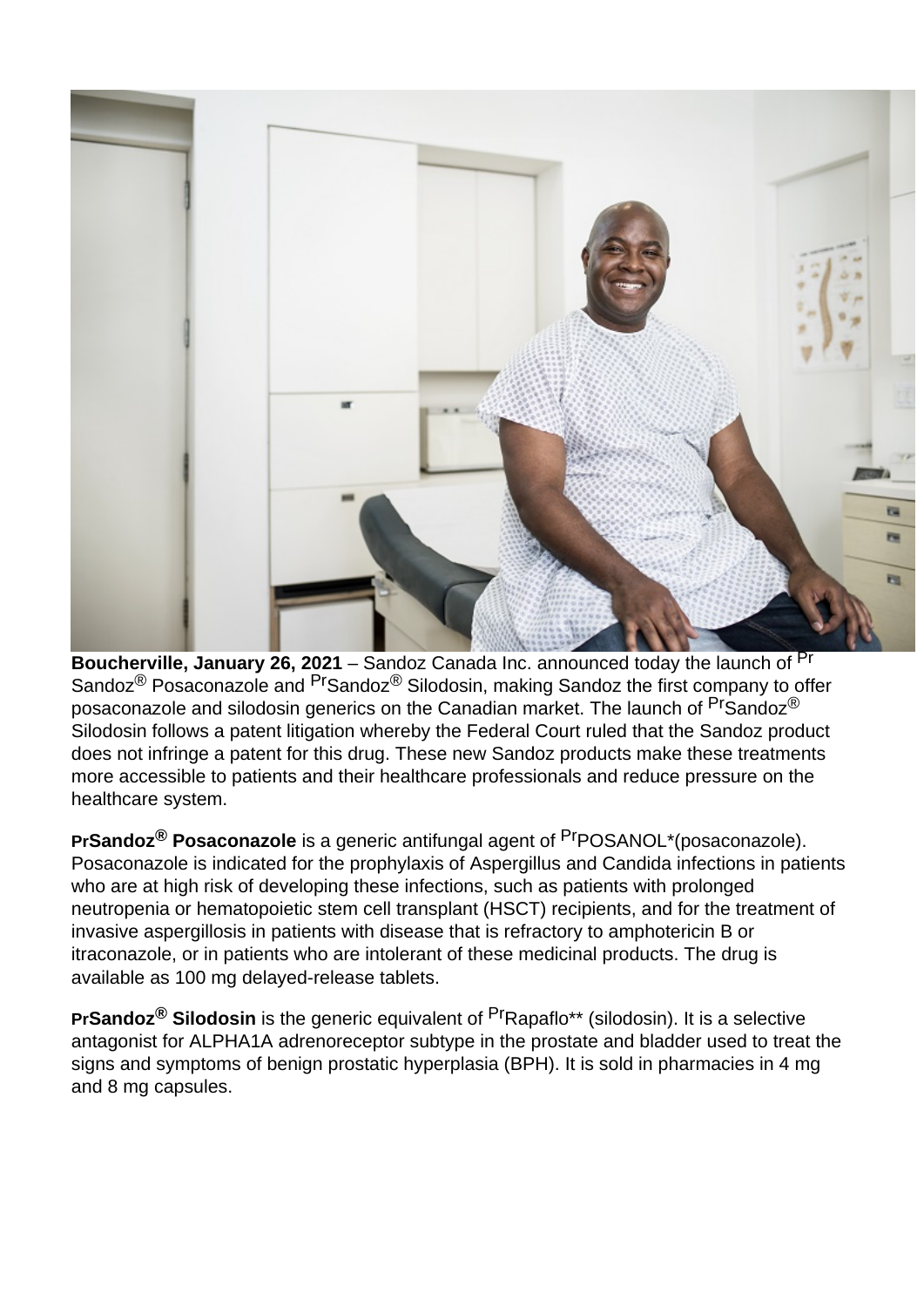"We are proud to be paving the way for the generics of silodosin and posaconazole. Sandoz Canada is committed to its role as a leading player in the healthcare sector, and our teams are constantly working to expand our product portfolio and improve patient access to affordable, high-quality prescription drugs," said Michel Robidoux, President and General Manager of Sandoz Canada. "In addition to working toward a continued supply of essential medicines despite the challenges of the COVID-19 pandemic, we make it our duty to continue introducing new drugs that will contribute to the strength of our healthcare system in the future and the health of Canadians."

## Disclaimer

This press release contains forward-looking statements, including, but not limited to, potential future revenues from the sale of <sup>Pr</sup>Sandoz<sup>®</sup> Posaconazole and PrSandoz<sup>®</sup> Silodosin. You should not place undue reliance on these statements. These forward-looking statements reflect management's current beliefs and expectations regarding future events and involve known and unknown risks and significant uncertainties. Should one or more of these risks or uncertainties materialize, or should any of the underlying assumptions prove incorrect, actual results could differ materially from those set forth in the forward-looking statements. There can be no assurance that <sup>Pr</sup>Sandoz<sup>®</sup> Posaconazole and <sup>Pr</sup>Sandoz<sup>®</sup> Silodosin will be submitted or approved for other additional indications or labelling in other markets, or at any particular time, nor can it be guaranteed that <sup>Pr</sup>Sandoz<sup>®</sup> Posaconazole and <sup>Pr</sup>Sandoz<sup>®</sup> Silodosin will be approved by a regulatory body or will be commercially successful in the future. In particular, management's expectations regarding <sup>Pr</sup>Sandoz<sup>®</sup> Posaconazole and <sup>Pr</sup>Sandoz<sup>®</sup> Silodosin could be affected by a number of factors, including: uncertainties inherent in research and development, including unexpected clinical study results and additional analysis of existing clinical data; unexpected regulatory actions, delays or government regulations in general; the company's ability to obtain or maintain intellectual property protection; general economic and industry conditions; the global trend towards streamlining healthcare costs, including constant pressure regarding pricing; impacts of the COVID-19 pandemic; unexpected manufacturing problems, and other risks and factors mentioned in form 20-F filed by Novartis AG with the US Securities and Exchange Commission. Sandoz is providing the information in this media release as of today and does not undertake any obligation to update any forward-looking statements described herein as a result of new information, future events or otherwise, except as required by law.

## About Sandoz Canada

Sandoz is a world leader in generics and biosimilars and a division of the Swiss multinational Novartis AG. A true leader in its field, Sandoz Canada markets and distributes a wide range of generics, biosimilars and specialty products.

## [www.sandoz.ca](https://www.sandoz.ca/en/www.sandoz.ca) [3]

Follow us on LinkedIn: [www.linkedin.com/company/sandoz-canada/](https://www.sandoz.ca/en/www.linkedin.com/company/sandoz-canada/) [4]

- \* PrpOSANOL (posaconazole) is a trademark of Merck Canada Inc.
- \*\* <sup>Pr</sup>Rapaflo (silodosine) is a trademark of Allergan Inc.